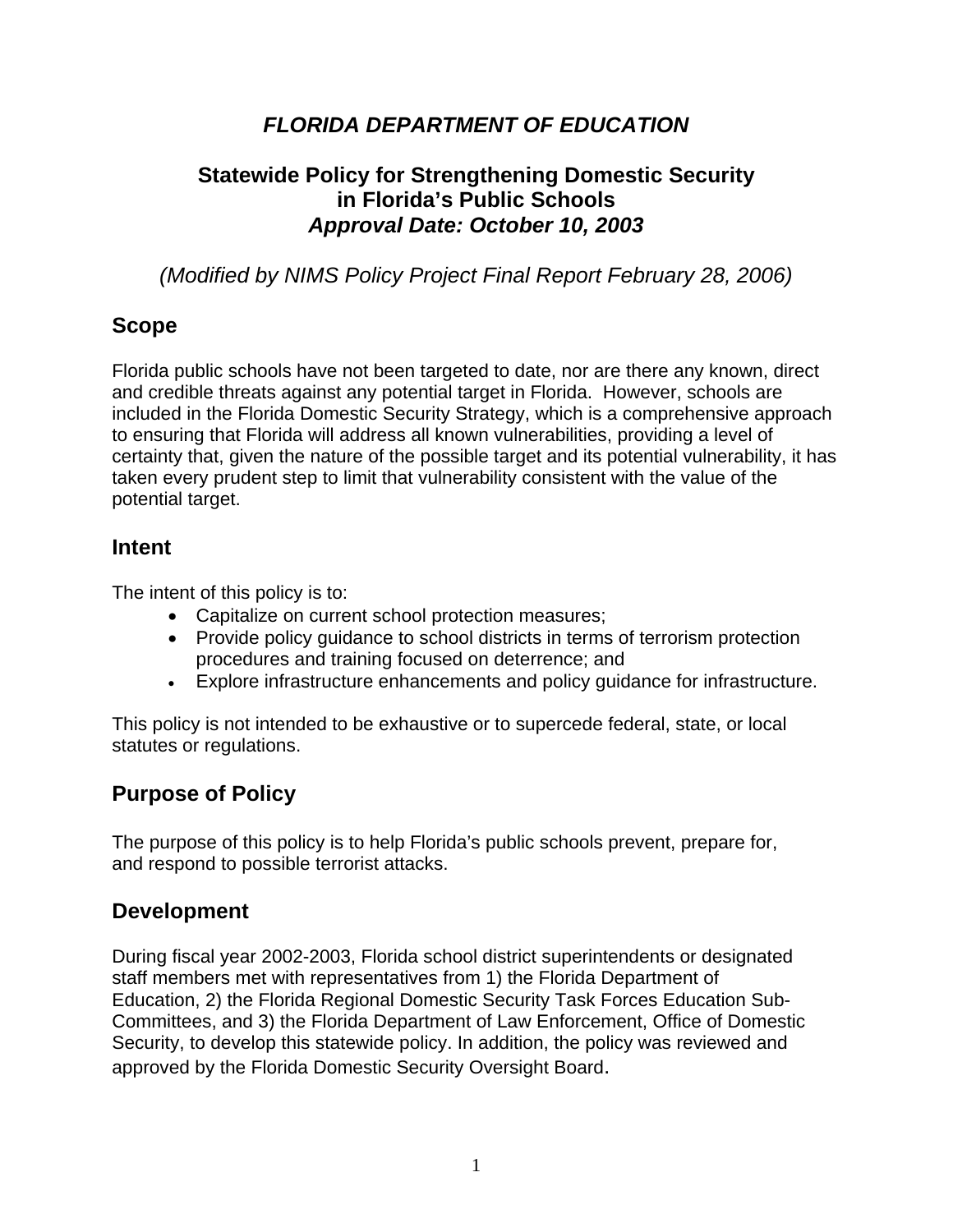During fiscal year 2005-2006, the policy was revisited to address compliance with the National Incident Management System (NIMS). Representatives from the Florida Department of Education, the Florida Regional Domestic Security Task Forces Education Sub-Committees, and a variety of school districts convened to provide input.

### **Requirements**

The following list of policy requirements is provided in priority order and covers the six major elements of domestic security.

### **1. ACCESS CONTROL**

Control access to and enhance security of school campuses and transportation by:

- Establishing single points of entry (reduce access points);
- Integrating fencing into the design of school campuses;
- Integrating vehicle standoff barriers on school campuses;
- Integrating appropriate locking systems;
- Restricting access to ventilation system intakes;
- ♦ Reassigning plainclothes officers to uniforms in order to enhance visibility and coverage of vulnerable areas;
- Providing uniformed school resource/security officers as a preventative measure;
- Maintaining a ratio of one school resource officer to 1,500 students, including elementary schools, consistent with school resources and in consultation with local law enforcement;
- $\bullet$  Enhancing police patrol of campus during peak times of traffic and activity; at a minimum, at all schools that lack school resource officers; and at all schools during increased security level alerts;
- ♦ Providing marked patrol cars for school district police/security personnel;
- $\bullet$  Establishing visitor control (i.e., sign-in requirement, screening, badging, etc.);
- Installing visitor screening and tracking systems for photo identification and fingerprint verification, as appropriate (follow best practice standards);
- ♦ Establishing staff and student verification (identification and accountability) procedures (follow best practices standards);
- Ensuring personnel are highly visible at non-classroom settings;
- Reviewing employee screening procedures;
- Recommending common background check policy for volunteers, mentors, and service personnel, to include fingerprint-based state and national criminal history checks, along with checks through local law enforcement (follow best practices standards);
- ♦ Controlling bus embarkation and debarkation;
- $\bullet$  Inspecting buses each morning;
- Providing a secure facility for unattended buses;
- Inspecting school grounds daily for possible suspicious persons, objects, behavior, or activities;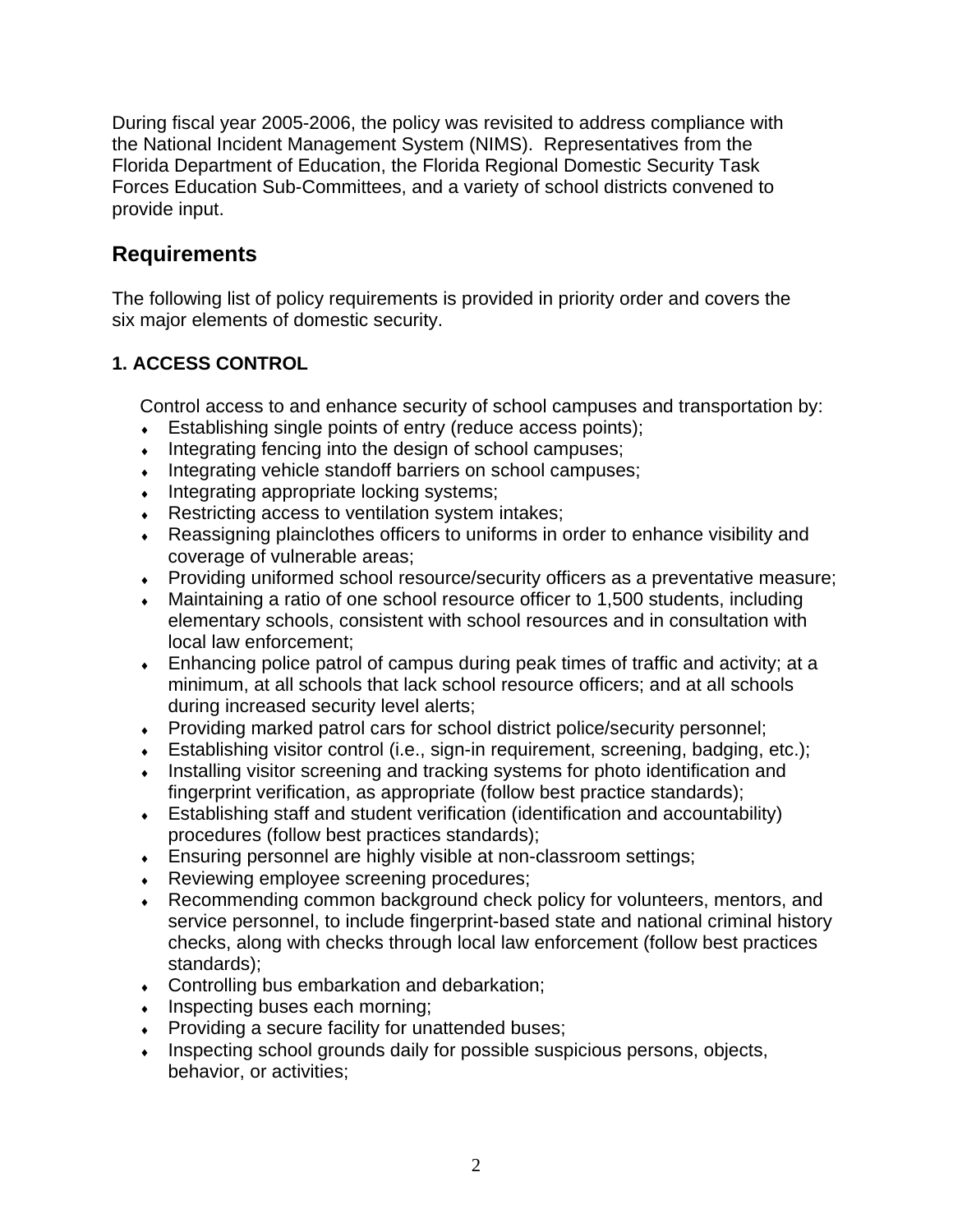- Increasing physical checks of critical operations equipment on campus during periods of increased alert (i.e., mechanical room, etc.); and
- Maintaining safe mail handling procedures.

### **2. EMERGENCY EQUIPMENT**

Ensure availability and operability of emergency equipment and supplies by:

- Providing personal protective equipment to school-based law enforcement personnel;
- Ensuring primary and back-up communications connectivity between first responders and school/district personnel; and
- ♦ Ensuring emergency supplies and equipment are available, operational, current on shelf-life, and appropriate for specific school campus, with considerations to access and location issues; presence of an emergency shelter facility; contract supplier vs. stockpiles; as well as school kits for emergency use with suggested inventories specific to school site and size of student population.

## **3. TRAINING**

Provide training to school personnel, students and state and local partners by:

- Conducting a standard Weapons of Mass Destruction course for first responders for school districts;
- ♦ Conducting table-top exercises for administrators and district-level staff, and practical exercises for schools;
- Conducting domestic security drills in addition to required fire drills, specific to age group and school needs;
- Training school personnel to recognize potential hazards and to respond appropriately (common responses include evacuation, lockdown, and shelter-inplace);
- ♦ Providing security training to school bus drivers and school personnel; and
- ♦ Providing safe mail handling training to appropriate personnel.

## **4. COMMUNICATION AND NOTIFICATION PROCEDURES**

Ensure external communication and notification procedures are developed and implemented by:

- Providing ThreatCom access for appropriate school district staff with proper access level;
- Establishing and sharing parent communication procedures;
- ♦ Establishing communication procedures to notify parents of possible or actual terrorist or emergency incident (before and during an emergency);
- Informing students and parents of district's policy regarding National Domestic Security Alert levels (red, orange, etc.);
- ♦ Reviewing school and district websites to ensure that sensitive information such as security plans and procedures, detailed school floor plans, etc. is not included with general public information;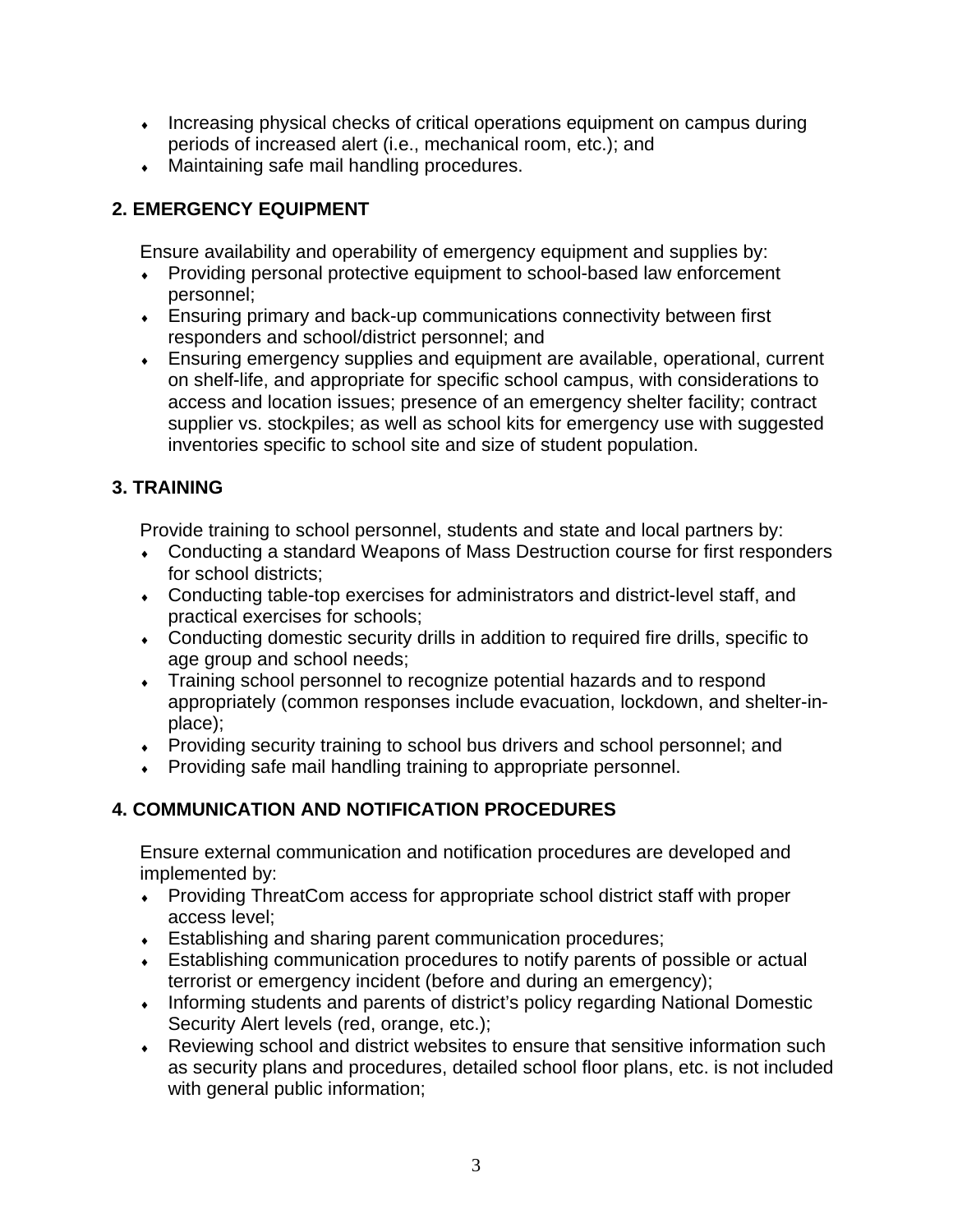- $\bullet$  Establishing procedures to communicate with the media during incident; and
- Following best practices standards.

### **5. COORDINATION WITH PARTNERS**

Ensure coordination with state and local partners by:

- Developing a close working relationship with local law enforcement and emergency responders from all disciplines and the County Emergency Operations Center; and
- ♦ Providing Regional Domestic Security Task Force (RDSTF) representation for planning and policy.

### **6. VULNERABILITY ASSESSMENT**

Conduct vulnerability assessment and establish standards by:

- Establishing core recommendations for critical areas;
- Tailoring assessment to each school;
- Coordinating with RDSTF for vulnerability assessment tools and standards;
- Providing guidance of what to look for;
- Providing guidance for individual solutions;
- ♦ Establishing statewide best practices standards; and
- Developing policies specific to school-level needs; i.e., elementary, middle, high and alternative education schools and vocational technical schools.

### **7. NATIONAL INCIDENT MANAGEMENT SYSTEM (NIMS) COMPLIANCE**

Ensure compliance with NIMS requirements by:

- Incorporating NIMS protocols and Incident Command System (ICS) procedures into emergency plans; ensuring all emergency plans are consistent with NIMS terminology in accordance with applicable state and county emergency management protocols;
- Coordinating plan modifications with appropriate county emergency management officials;
- Ensuring that staff assigned as members of the school district's incident command element, such as Incident Commander, Operations Chief, Planning Chief, Logistics Chief, Finance Chief, Intelligence Officer, Public Information Officer, Safety Officer, or Liaison Officer and their assigned alternates as well as any other key emergency responsibilities complete the IS-100 *(Introduction to ICS)* and IS 700 *(NIMS-An Introduction)* courses*.*
- ♦ Considering the adoption of IS-100 *(Introduction to ICS)* and IS-700 *(NIMS-An Introduction)* courses as the minimum standard maintained for school principals and their crisis management team members, as appropriate;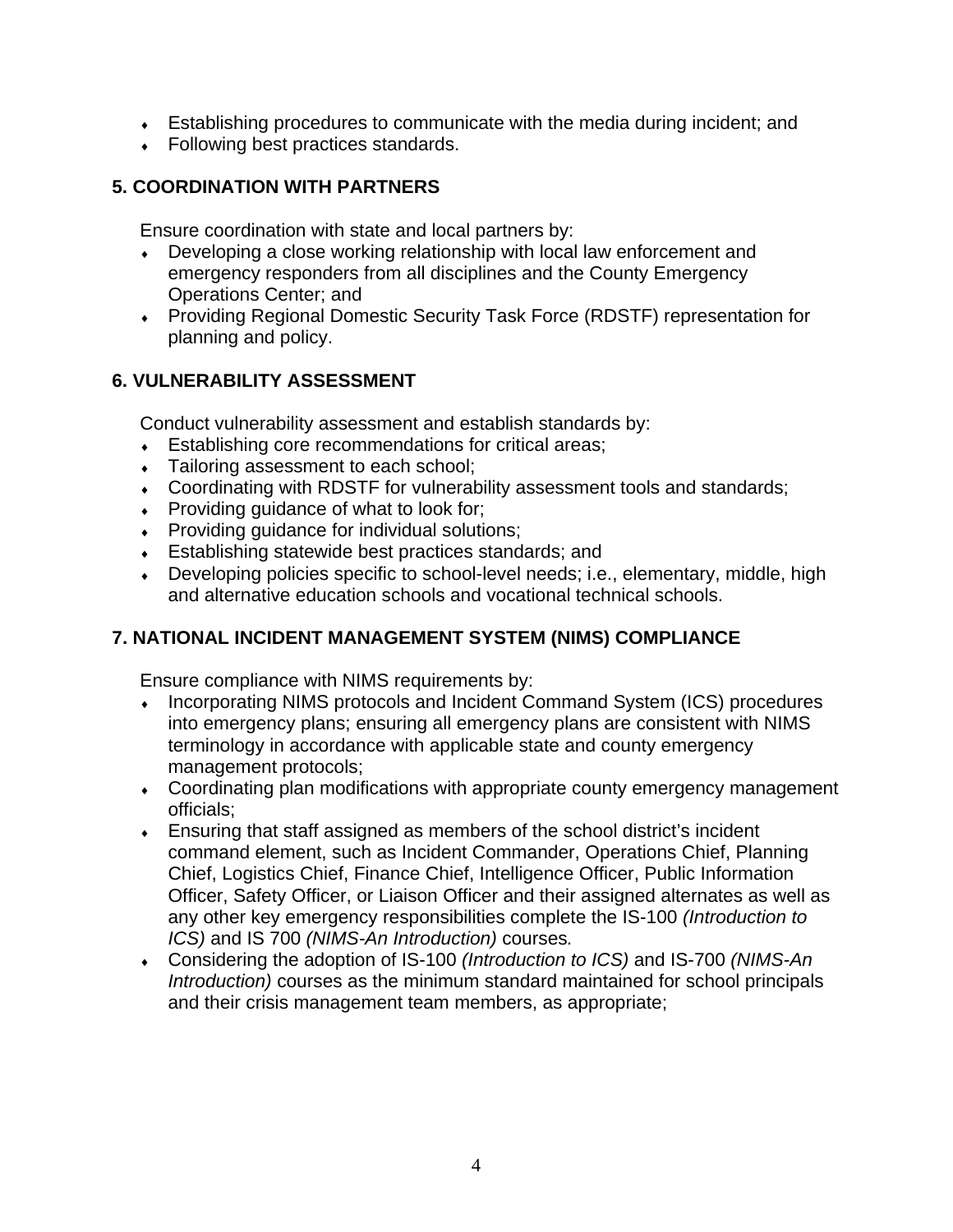- Administering and maintaining additional training courses, per federal compliance guidelines, for those persons designated as members of an incident command element (such as a school district police department or county emergency operations center), according to specific institutional policy. This requirement is also applicable to all persons with emergency responsibilities;
- Developing school district policies for the institution and maintenance of NIMS training.

### **8. NATIONAL INCIDENT MANAGEMENT SYSTEM (NIMS) CERTIFICATION**

- In order to ensure the maximum availability of funding of Florida school districts for U.S. Department of Homeland Security funding, the Florida Department of Education will participate in a process of NIMS compliance and certification with the Florida Division of Emergency Management and county-level emergency management organizations.
- Districts shall coordinate plans and training with appropriate level County Emergency Management Officials for verification as NIMS-compliant in accordance with Florida Department of Education statewide standards.
- School districts shall request a letter from their County Emergency Management agency to the Florida Division of Emergency Management indicating compliance with NIMS requirements.
- ♦ Upon notification by letter from the Florida Division of Emergency Management, the Commissioner of Education will provide a letter of certification to individual school districts noting the approval of the Florida Division of Emergency Management and the appropriate county.

## **Resources**

"Advice for Safeguarding Buildings Against Chemical or Biological Attack," Lawrence Berkeley National Laboratory, Indoor Environmental Department

• [http://securebuildings.lbl.gov/](http://securebuildings.lbl.gov) 

Mail Handling Procedures:

• U.S. Postal Service http://www.usps.com/news/2001/press/pr01\_1010tips.htm

Florida Regional Domestic Security Task Forces

• <http://www.fdle.state.fl.us/osi/DomesticSecurity/Regionalcontacts.htm>

Personnel Background Check information:

- Florida Department of Law Enforcement [www.fdle.state.fl.us](http://www.fdle.state.fl.us)
- Florida Sexual Predator/Offender Registry [http://www3.fdle.state.fl.us/sopu/](http://www3.fdle.state.fl.us/sopu)

Volunteer and Employee Background Checks--Florida and FBI fingerprint-based criminal history record checks for volunteers, employees, and certain vendors of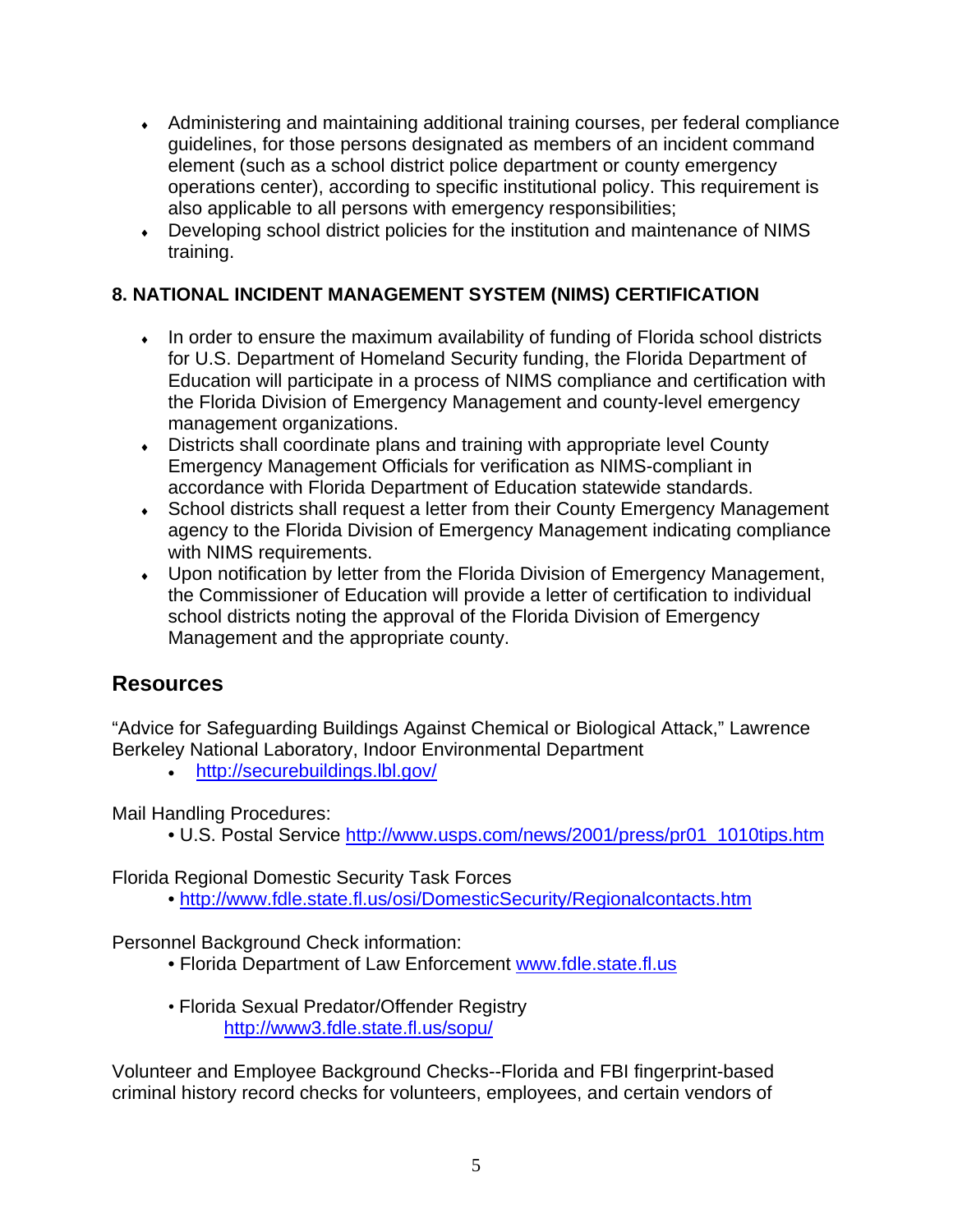qualified organizations that provide service to children, the elderly, or the disabled. Public Records Checks--Florida Criminal History Record Checks:

[http://www.fdle.state.fl.us/CriminalHistory/](http://www.fdle.state.fl.us/CriminalHistory)

- Florida Wanted Persons Search Page [http://www3.fdle.state.fl.us/fdle/](http://www3.fdle.state.fl.us/fdle)
- Florida Corrections Offender Network <http://www.dc.state.fl.us>
- Local law enforcement agencies; search local criminal history databases
- National Sex Offender Registry: [http://www.nsopr.gov/](http://www.nsopr.gov)
- The National Response Plan (*December 2004*) <http://www.dhs.gov/interweb/assetlibrary/NRPbaseplan.pdf>

Homeland Security Presidential Directive 5 (*February 28, 2003)*  <http://www.whitehouse.gov/news/releases/2003/02/20030228-9.html>

Homeland Security Presidential Directive 8 (*December 17, 2003)*  <http://www.ojp.usdoj.gov/odp/assessments/hspd8.htm>

IS 100: Introduction to ICS: Fact Sheet: http://www.fema.gov/pdf/nims/ics\_100\_fs.pdf Course:<http://training.fema.gov/EMIWeb/IS/is100.asp>

IS 700: Incident Management System (NIMS), An Introduction: Fact sheet: http://www.fema.gov/pdf/nims/is\_700\_fact\_sheetm.pdf Course: [http://training.fema.gov/EMIWeb/IS/is700.asp\)](http://training.fema.gov/EMIWeb/IS/is700.asp)

IS 362: Multi-Hazard Emergency Planning for Schools <http://training.fema.gov/EMIWeb/IS/is362.asp>